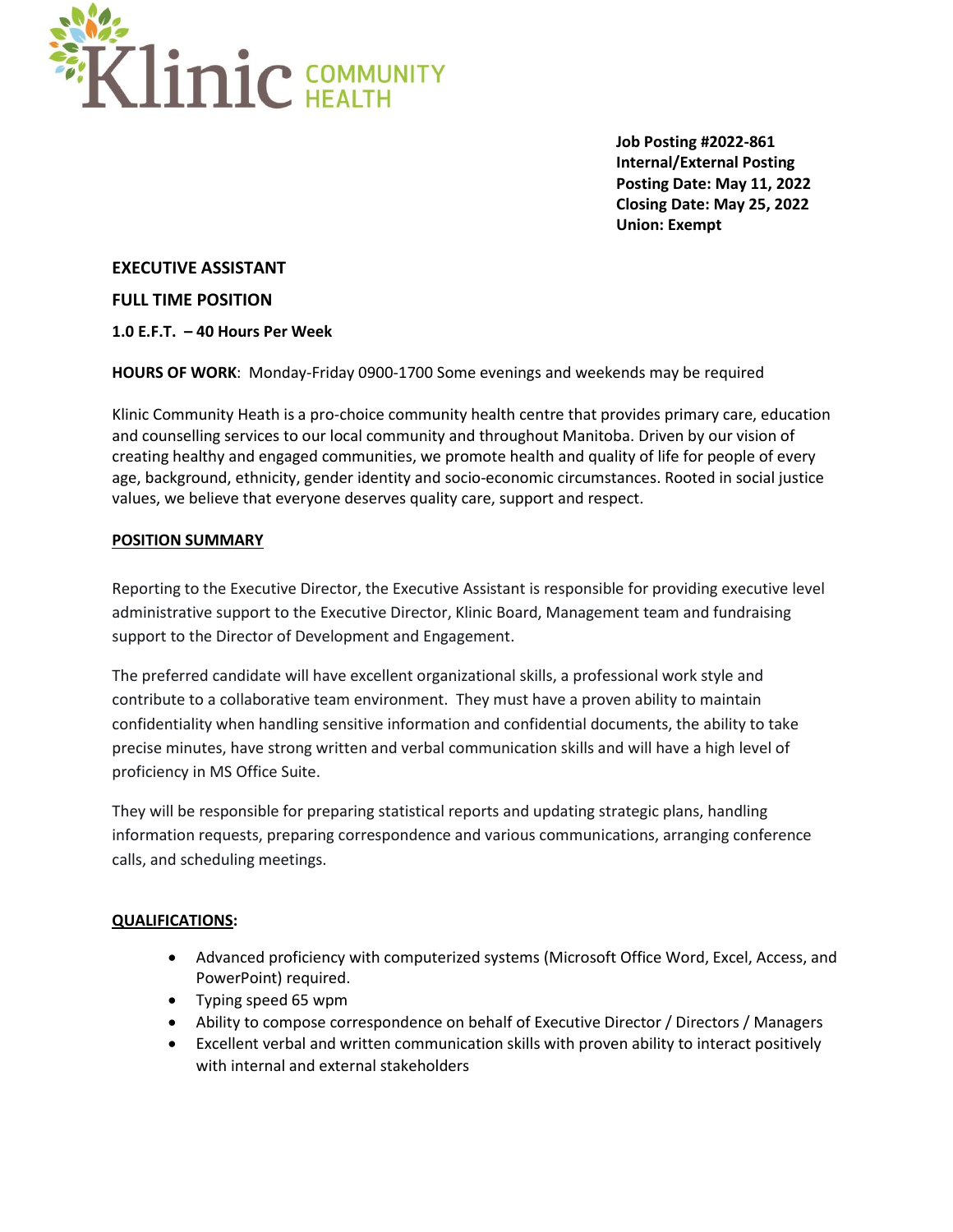

# **EDUCATION (Degree/Diploma/Certificate):**

- Complete high school education Manitoba Standards, required
- Formal training in applied office skills is required
- A combination of education and experience may be considered

# **EXPERIENCE:**

- Minimum 5 years' experience providing administrative support at a senior level, including two (2) years working directly with an Executive Director / Board of Directors
- Demonstrated organization skills including the ability to anticipate, plan, initiate and monitor multiple activities, timelines and requirements
- Five years directly related experience required including:
	- o Scheduling and coordinating meetings in computerized calendars (Outlook)
	- o Recording and preparing minutes and agendas
	- o Maintaining spreadsheets and databases
- Previous healthcare or non-profit experience preferred
- Previous experience supporting fundraising and donor stewardship activities an asset
- Experience working with Payworks payroll an asset
- Excellent interpersonal and administrative skills
- Ability to work in a dynamic, fast-paced environment

## **RESPONSIBILITIES:**

- Prioritizes and organizes Administrative activities for the Board / Board Committees / Executive Director / Directors / Managers throughout the organization
- Manages and maintains the Executive Director's calendar and schedule as required
- Schedules, provides notice and manages meeting logistics as requested by the Board and Management
- Supports fundraising activities including relationship stewardship, communication, data entry, and event planning
- Types, formats and proofreads material such as briefing notes, correspondence, minutes, agendas, manuscripts, policies, procedures, templates and letters to outside agencies
- Monitors the progress of the organizations Strategic Plan / Organization Projects / Initiatives and provides updates on a quarterly basis (as required)
- Assists the Directors/Managers with the ongoing monitoring and analysis of operating budgets and expenditures
- Takes initiative to handle matters and solve administrative problems such as process improvement or client / patient quality issues
- Develops, maintains and updates a variety of databases and performs supporting duties such as: Data collection and entry, analysis, and assisting with preparation of reports
- Approves payroll as required and provides payroll approval back up for vacation coverage
- Ensures work is completed within established timelines and deadlines
- Ability to communicate respectfully and maintain confidentiality is required